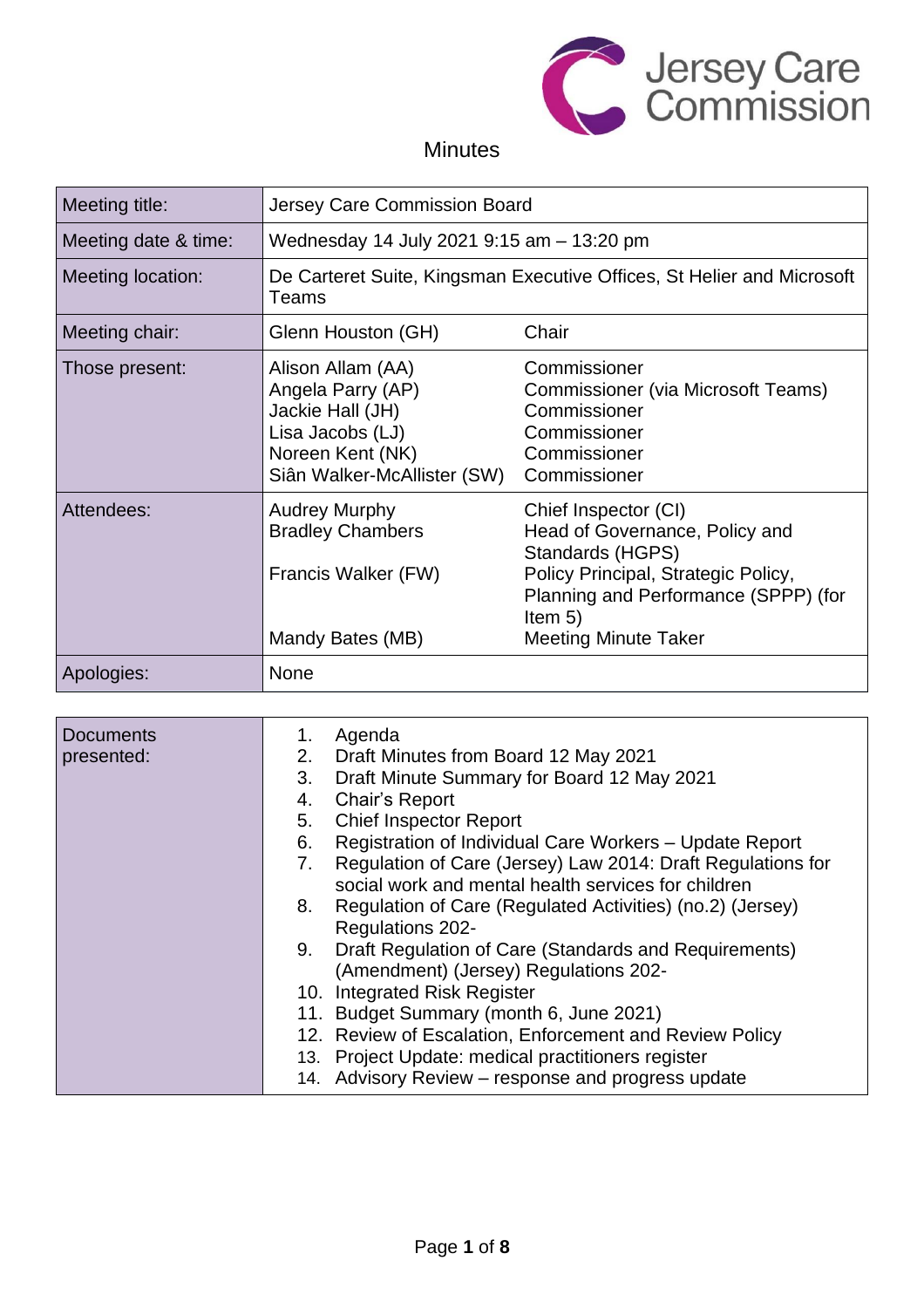### PART A – PUBLIC SESSION

| 1. | Welcome Introduction and Declarations of Interest.                                                                                                 |  |
|----|----------------------------------------------------------------------------------------------------------------------------------------------------|--|
|    | The Chair welcomed everyone to the meeting. There were no new declarations of<br>interest.                                                         |  |
|    |                                                                                                                                                    |  |
| 2. | Minutes of last meeting and Matters Arising                                                                                                        |  |
|    | The minutes of the meeting of 12 May (document 2) were agreed as an accurate<br>record with the following amendments:                              |  |
|    | Page 1, meeting location, should be Microsoft Teams Meeting<br>$\bullet$<br>Page 6, item 5, the word 'practice' should be 'practise'.<br>$\bullet$ |  |

With these amendments noted, LJ proposed and SW seconded the minutes.

Commissioners reviewed the action points arising from the previous Board meeting:

- Action P1 is complete and a project plan is in place.
- Actions P2 and P4 are agenda items and can be closed.
- Action P3 is ongoing, and progress will be reviewed at the September Board.

Commissioners agreed that the Minute Summary (document 3) was an accurate reflection with the following amendment:

• Page 2, item 4.1, removal of an unnecessary 'a'.

With this amendment noted, LJ proposed and SW seconded the minute summary.

| 3. | Chair's Report                                                                                                                                                                                                                                                                                                                                                                                                                                                                                                                                                                                                                                                                                                                                                                                                                                                                                                                                                           |  |
|----|--------------------------------------------------------------------------------------------------------------------------------------------------------------------------------------------------------------------------------------------------------------------------------------------------------------------------------------------------------------------------------------------------------------------------------------------------------------------------------------------------------------------------------------------------------------------------------------------------------------------------------------------------------------------------------------------------------------------------------------------------------------------------------------------------------------------------------------------------------------------------------------------------------------------------------------------------------------------------|--|
|    | The Chair presented a Report (document 4) and highlighted that:                                                                                                                                                                                                                                                                                                                                                                                                                                                                                                                                                                                                                                                                                                                                                                                                                                                                                                          |  |
|    | • The CI has submitted her resignation. Following a tender process, the<br>recruitment agency Penna has been selected to lead the search for a<br>replacement. Recruitment will begin week commencing 19 July, and<br>interviews will be timetabled to follow the September Board meeting, provided<br>that Panel members are available. The Jersey Appointments Commission<br>(JAC) will be represented on the appointments Panel.<br>• The Panel for the Commissioner vacancy met and agreed to extend the<br>application period until 20 August. The JAC will oversee this appointment.<br>• Paul Martin, the interim Chief Executive, Government of Jersey, met with the<br>Chair and CI via Microsoft Teams. The meeting was positive and a follow up<br>meeting has been scheduled on Friday 16 July.<br>• A report on the Review of Maternity Services was published on 6 July, and one<br>of the 16 recommendations, (Recommendation 8) was: The Care Commission |  |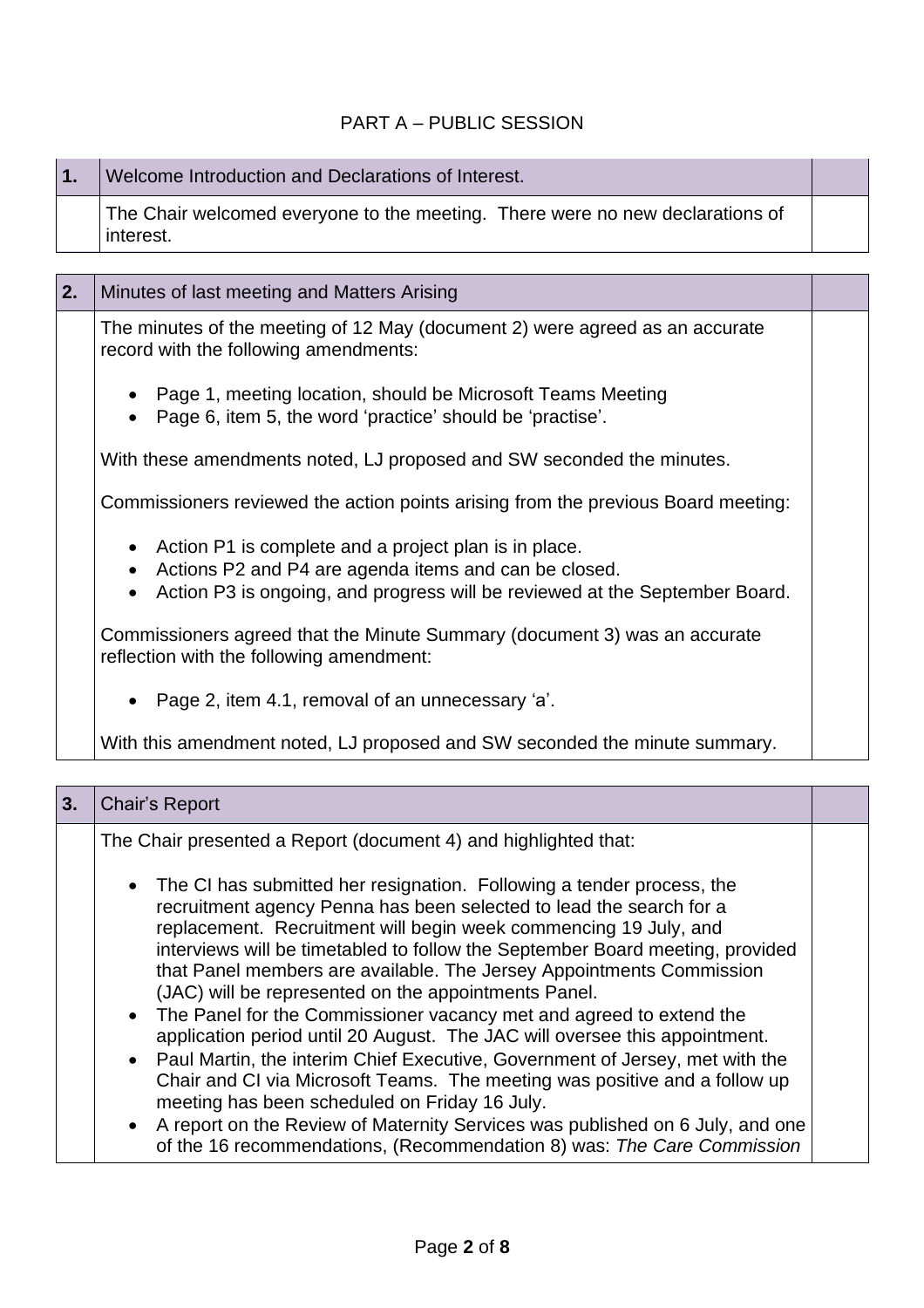| be engaged to support the maternity system to establish a robust and<br>measurable quality framework, with suitable resources allocated.<br>With CI, the Chair is scheduled to meet with the Minister for Health (MfH) and<br>Minister for the Environment (MfE) on 16 July to discuss the Ethical Care<br>Charter. They will advise both that the current Regulations do not extend to<br>matters relating to employment.<br>A final report from the Jersey Assisted Dying Citizens' Jury is due to be<br>published in September. The outcome of the report may help to inform any<br>regulatory framework which would need to be developed if Assisted Dying<br>becomes Law.<br>The Chair, CI and HSPS will meet Tom Walker (TW), Director General of<br>SPPP with Charlotte Littleboy (CL), Head of Governance on 16 July. The<br>discussion will include an initiative to review the current fees charged.<br>The final report from BDO, who undertook the Governance Advisory Audit, has<br>$\bullet$<br>not been received. HGPS will report on progress towards meeting the nine<br>recommendations in the draft version as these are not expected to change.<br>The 2020 Annual Report has been published and has received media<br>$\bullet$<br>attention.<br>A letter was received from a citizen in respect of the Covid-19 vaccine.<br>$\bullet$<br>The Chair and CI will meet the Children's Commissioner on 16 July. |  |  |
|-----------------------------------------------------------------------------------------------------------------------------------------------------------------------------------------------------------------------------------------------------------------------------------------------------------------------------------------------------------------------------------------------------------------------------------------------------------------------------------------------------------------------------------------------------------------------------------------------------------------------------------------------------------------------------------------------------------------------------------------------------------------------------------------------------------------------------------------------------------------------------------------------------------------------------------------------------------------------------------------------------------------------------------------------------------------------------------------------------------------------------------------------------------------------------------------------------------------------------------------------------------------------------------------------------------------------------------------------------------------------------------------------------------------------------------|--|--|
| Commissioners responded by asking that everyone involved in the production of the<br>Annual Report was thanked. The Chair acknowledged the contribution of the CI over<br>the past two years and wished her well in her new role.<br>The Chair also acknowledged that this would be the last meeting attended by Lisa<br>Jacobs (LJ). He thanked her for her excellent contribution and wished her well in her                                                                                                                                                                                                                                                                                                                                                                                                                                                                                                                                                                                                                                                                                                                                                                                                                                                                                                                                                                                                                    |  |  |
| new role.                                                                                                                                                                                                                                                                                                                                                                                                                                                                                                                                                                                                                                                                                                                                                                                                                                                                                                                                                                                                                                                                                                                                                                                                                                                                                                                                                                                                                         |  |  |

| 4. | Chief Inspector (CI) Update                                                                                                                                                                                                                                                                                                                                                                                                                                                                                                                                                                                                                                                                                                                                                                                                                                                                                                                                             |  |
|----|-------------------------------------------------------------------------------------------------------------------------------------------------------------------------------------------------------------------------------------------------------------------------------------------------------------------------------------------------------------------------------------------------------------------------------------------------------------------------------------------------------------------------------------------------------------------------------------------------------------------------------------------------------------------------------------------------------------------------------------------------------------------------------------------------------------------------------------------------------------------------------------------------------------------------------------------------------------------------|--|
|    | CI presented a written report (document 5) and highlighted the following:<br>• This is her final report to the Commission. She thanked the Board for its<br>support throughout her tenure.<br>• CI has attended a series of key meetings. In particular, she advised that the<br>support meetings with care service managers have been valuable, and it is<br>recommended that they continue.<br>• Tony Merren, the SPPP Business Relationship Manager, Modernisation and<br>Digital, has advised that Commission staff will be able to use<br>'carecommission.je' emails as opposed to 'gov.je'. This will be of benefit to the<br>Commission in being able to suitably demonstrate its independence.<br>• The Modernisation and Digital team are in the process of identifying the<br>necessary infrastructure required to support the new Professional Registration<br>Law.<br>No complaints about the Commission have been received since the previous<br>$\bullet$ |  |
|    | Board meeting.                                                                                                                                                                                                                                                                                                                                                                                                                                                                                                                                                                                                                                                                                                                                                                                                                                                                                                                                                          |  |
|    |                                                                                                                                                                                                                                                                                                                                                                                                                                                                                                                                                                                                                                                                                                                                                                                                                                                                                                                                                                         |  |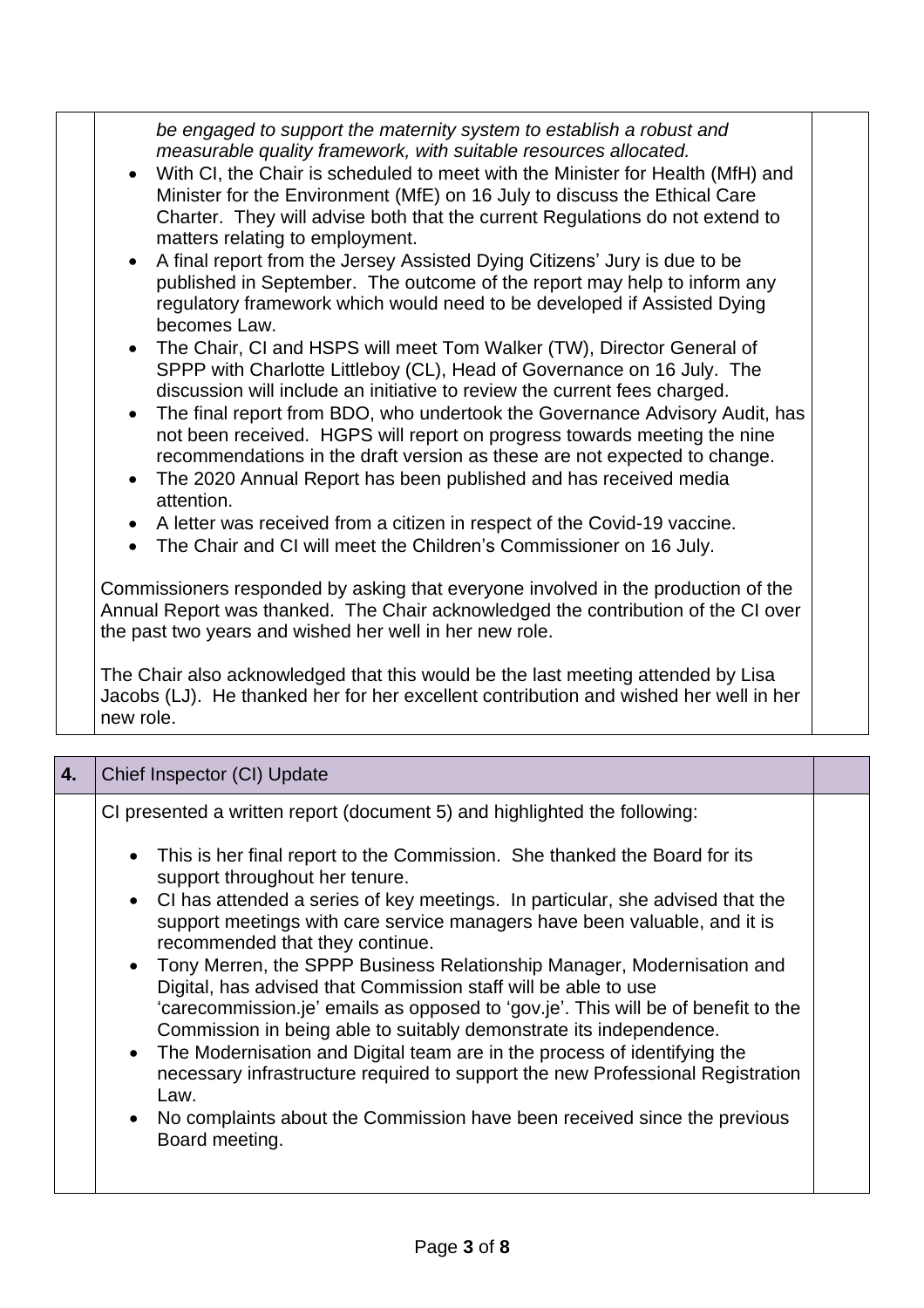- There has been a significant rise in dental nurse registrations in 2021, which reflects the ending of the exemption for registration in February. The Commission has written to all dental practices about the requirement to register.
- An internal review of registration procedures is ongoing.
- It was noted that the renewal of health care professionals takes place annually from October and is generally concluded in January. This is a demanding task, completed concurrently with the registrations of other professionals, practitioners, and premises. This year, the work will coincide with the move to new office premises and will happen when CI role is vacant.
- There are three new members of the workforce: Mark Thompson, a permanent Regulation Officer, currently undergoing induction; Tessa Cole, a temporary Administrator, and Lisa Phillips, a permanent Administrator.
- Inspections are continuing as scheduled; 18 have taken place since the last Board meeting. The qualitative follow up by HGPS in 2020 was valuable but this work will be temporarily discontinued on account of additional pressures. It was agreed that instead, an evaluation pro-forma could be designed and sent to registered activities when the inspection report was posted online.
- It has become apparent that the capacity of currently registered care homes for children and young people is insufficient to meet demand for placements in the island, consequently some children are currently being provided with accommodation in unregistered holiday lets. The Commission will escalate this matter to the Director General of Children, Young People, Education and Skills.
- Covid-19 numbers are currently rising again, and the team will follow the guidance issued regarding home working.
- The Commission has taken escalation and enforcement action since the last Board meeting:
	- o the registration of a home care provider has been cancelled due to a failure to pay the annual fee.
	- o Other action has been taken regarding a children's care home service, an adult day service and two adult care homes.
- There are several Piercing and Tattooing premises and practitioners who have not yet renewed their registration for 2021. These registrations are being followed up by the Team.
- The Commission is anticipating new applications to register under the requirements of the Regulation of Care Law. One, which provided a service to an individual care receiver, has closed, as the care receiver has moved elsewhere.
- The CI wrote to the Health Minister on 3 June regarding issues associated with the process of issuing Significant Restriction on Liberty (SRoL) authorisations. It is of concern that SRoLs have been authorised in people's own homes. The Law and Code of Practice provide limited direction and guidance on this. A response to the letter has not yet been received, although the Commission has been advised that a response will be issued.

Commissioners thanked CI for the report.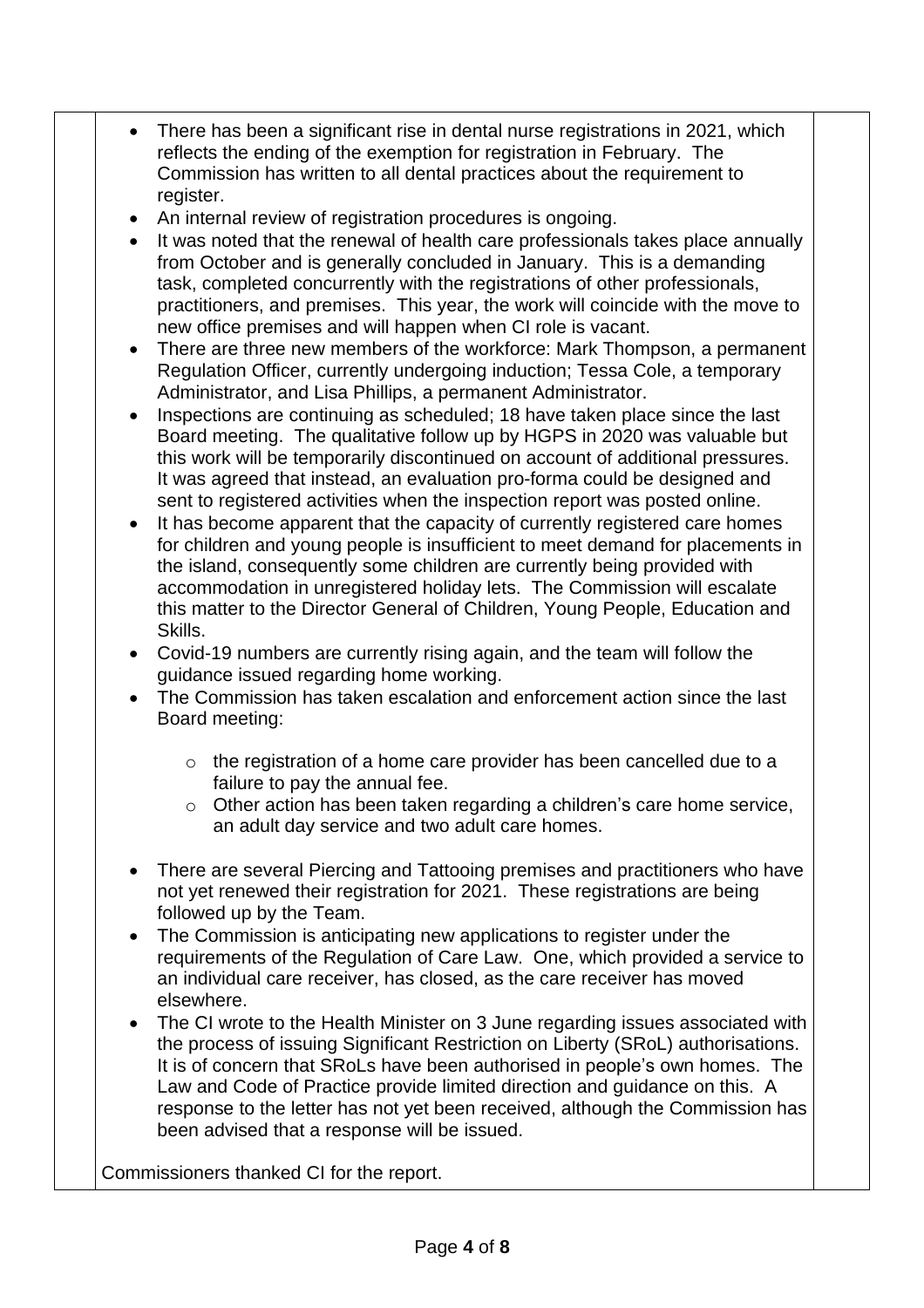|     | Individual Care Workers - Update                                                                                                                                                                                                                                                                                                                                                                                                                                                                                                                                                                                                                                                 |  |
|-----|----------------------------------------------------------------------------------------------------------------------------------------------------------------------------------------------------------------------------------------------------------------------------------------------------------------------------------------------------------------------------------------------------------------------------------------------------------------------------------------------------------------------------------------------------------------------------------------------------------------------------------------------------------------------------------|--|
|     | • CI advised that Jersey appears to be unique as a jurisdiction in requiring<br>individual care workers to register when care is provided for reward. The<br>register had included 35 individuals who have been registered since 2019.<br>Regulation Offices have concluded a review of the registrations. The<br>Commission has enhanced its monitoring arrangements relating to this group<br>and requires updated evidence of individual care workers' training. Some<br>registrants have requested removal from the register. Three individuals have<br>not provided a response, and this has led to escalation action. The review will<br>be an annual event going forward. |  |
| 4.1 |                                                                                                                                                                                                                                                                                                                                                                                                                                                                                                                                                                                                                                                                                  |  |
|     | Commissioners thanked the Team for its work in this regard and were satisfied<br>that sufficient work has been undertaken to ensure that the register of home<br>care workers has been updated.                                                                                                                                                                                                                                                                                                                                                                                                                                                                                  |  |

| 5. | Francis Walker – Legislative amendments and consultation                                                                                                                                                                                   |  |
|----|--------------------------------------------------------------------------------------------------------------------------------------------------------------------------------------------------------------------------------------------|--|
|    | GH welcomed FW to the meeting.                                                                                                                                                                                                             |  |
|    | FW presented an overview of the impact of the new Regulations under the<br>Regulation of Care (Jersey) Law 2014. Commissioners discussed each of the areas<br>presented, provided feedback, and noted the forthcoming formal consultation. |  |
|    | It was acknowledged that there would be some challenges in the drafting of<br>appropriate Standards relating to the new Regulations, and the Board identified the<br>need for a robust and comprehensive consultation.                     |  |

| Head of Governance, Policy and Standards (HGPS) update                                                                                                                                                                                                                                                                                                                                                                                                                                                                                                                                                                                                                                                                                                                                                                                                                                                                                                                                                                                                     |  |
|------------------------------------------------------------------------------------------------------------------------------------------------------------------------------------------------------------------------------------------------------------------------------------------------------------------------------------------------------------------------------------------------------------------------------------------------------------------------------------------------------------------------------------------------------------------------------------------------------------------------------------------------------------------------------------------------------------------------------------------------------------------------------------------------------------------------------------------------------------------------------------------------------------------------------------------------------------------------------------------------------------------------------------------------------------|--|
| HGPS advised that:<br>Information leaflets have been produced. These provide a summary of the<br>$\bullet$<br>role of the Commission and contact details. These leaflets will be distributed<br>across the sector, alongside the existing complaints leaflets. Additionally,<br>posters will be produced which can be displayed in both care homes and day<br>centres. This will ensure that care receivers, relatives and others are able to<br>contact the Commission to provide feedback about the service.<br>Regarding the nine sets of Standards which are required for statutory<br>$\bullet$<br>children's service provision, draft Standards have now been produced for<br>Children's Social Work Services, Fostering Services, and Child and<br>Adolescent Mental Health Services (CAMHS). Regarding the remaining seven<br>Standards, a plan is being created, to enable these to be produced. Ofsted<br>have committed to providing some support on an informal basis.<br>Commissioners suggested that the National Association of Independent |  |
| Schools & Non-Maintained Special Schools (NASS) and the Children and                                                                                                                                                                                                                                                                                                                                                                                                                                                                                                                                                                                                                                                                                                                                                                                                                                                                                                                                                                                       |  |
|                                                                                                                                                                                                                                                                                                                                                                                                                                                                                                                                                                                                                                                                                                                                                                                                                                                                                                                                                                                                                                                            |  |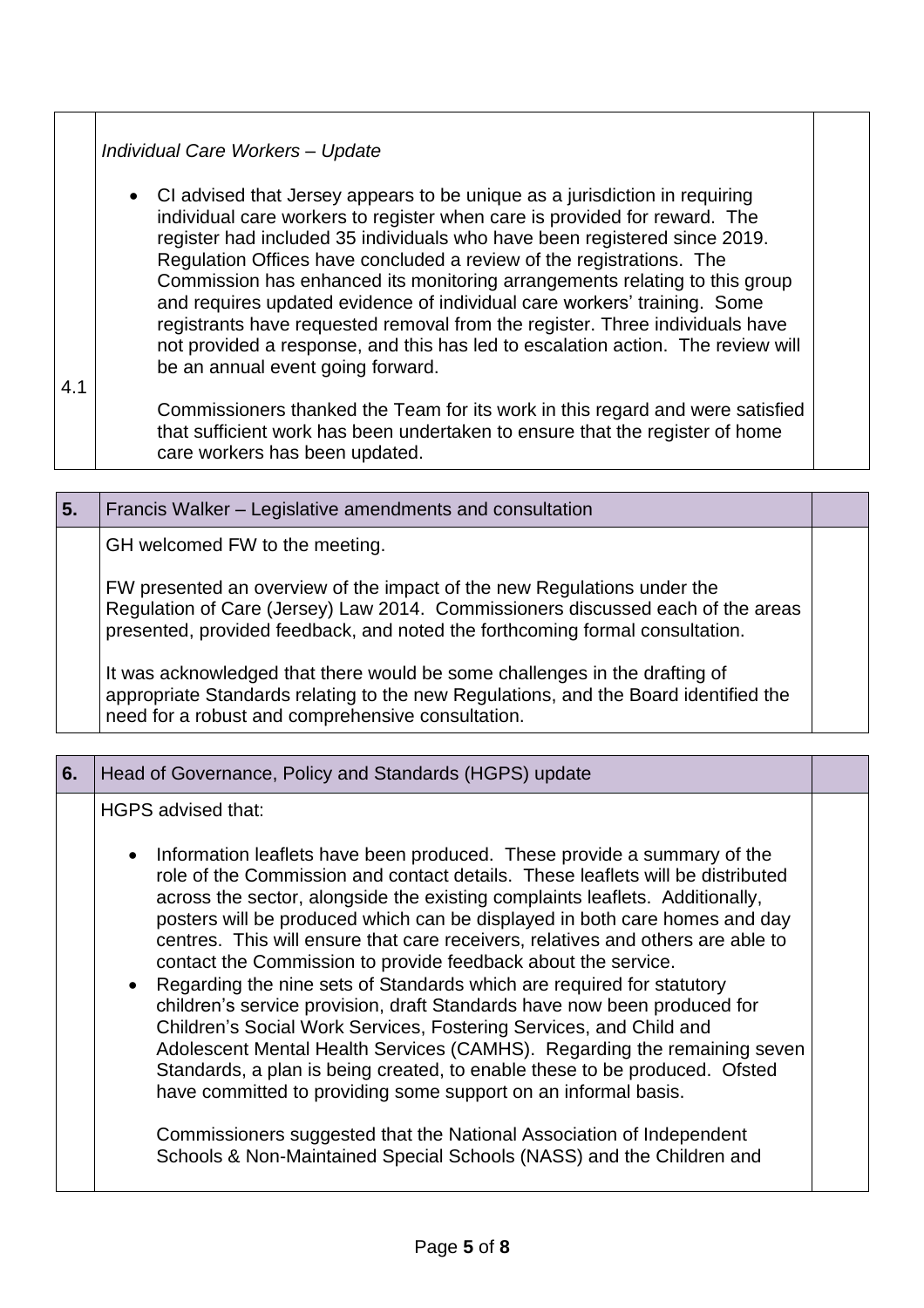Family Court Advisory and Support Service (CAFCASS) may also be able to provide some additional support.

6.1

## *Risk Register*

- HGPS advised that the risk register had been amended in line with the advice from BDO, as part of the advisory audit relating to governance arrangements. Commissioners confirmed that the expression of the risk appetite for the Commission was appropriately expressed.
- *Risk 1* relates to the absence of a Chief Inspector. Commissioners advised that as mitigation measures had been taken, the risk ratings should be reduced to 16 (i.e. 4 and 4). It was agreed that risks needed to be kept up to date with mitigating factors, and that newly added factors should be expressed in a different colour.
- *Risk 2* will be discussed in the confidential brief.
- *Risk 3* relates to Individual Care Workers (ICWs) as reported on by CI. This risk has reduced as a result of the completed review.
- *Risk 4* relates to IT systems. The employment of additional administrative staff will mitigate the pressures associated with renewals. The concerns relating to the need for an enhanced IT system to facilitate the new Professional Registration Law remains.
- *Risk 5* relates to the paper archive. A plan is in place and the archive is being processed, consequently, this risk is green.
- *Risk 6* relates to budgets, and there has been no change relating to this risk.
- *Risk 7* relates to Covid-19. Risk in this area may be increasing, as the number of positive cases in the island is increasing.
- *Risk 8* relates to the provision of a home care service in unregistered accommodation. HGPS was asked to add to the risk that a purchase of a property would enable the current service to cease, and is scheduled for 23 July.
- *Risk 9* relates to the medical practitioners' register, and HGPS will update the mitigating factors relating to this following the Board discussion on this matter.
- *Risk 10* relates to the registration of independent prescribers. Advice is being sought from RJ.

6.2

### *Budget*

- Yemi Adekunle (YA), Finance Business Partner, is leaving his current role and the Commission will be supported by Michael Le Guillou (MLG) instead. HGPS is to receive training to use the budgetary software, 'Hubble'.
- There is a year to date underspend of £16,000 with a predicted overspend of £40,000 at year-end, on account of additional costs relating to the rental of new office premises. The likely savings arising as a consequence of the absence of a CI will off set the cost of recruitment.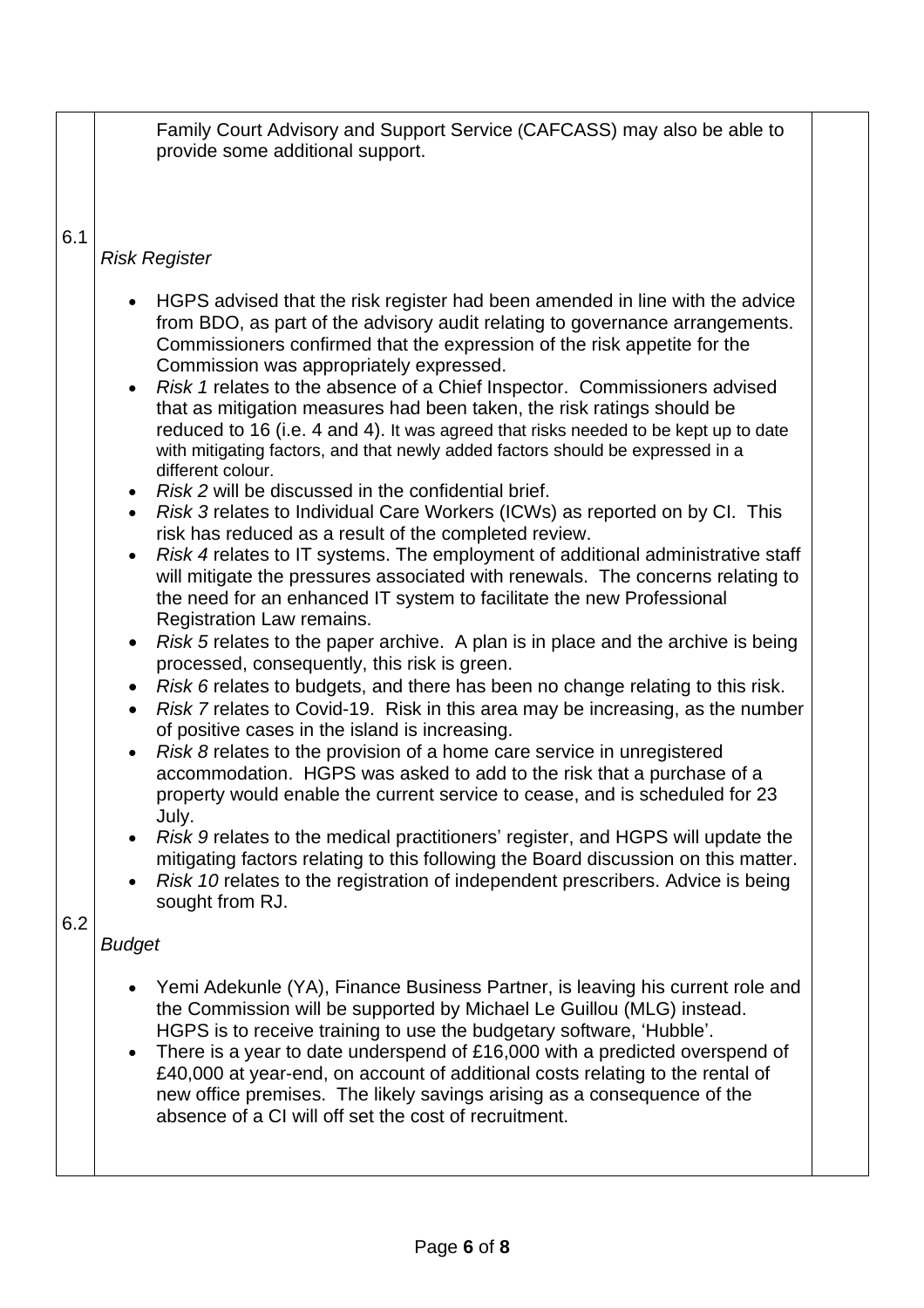| 6.3 | budget should be examined in detail alongside the 2022/2023 expenditure<br>plan. This is to be added to the Forward Look for November.                                                                                                                                                                                                                                                                                                                                                                                                                                                                                                                                                                                                                                                                                                                                                                                                                                                                                                                                                                                                                                                                                                                                                                                                                                                                                                                                                                                                                                                                                                                                                                                                                                                                                        |
|-----|-------------------------------------------------------------------------------------------------------------------------------------------------------------------------------------------------------------------------------------------------------------------------------------------------------------------------------------------------------------------------------------------------------------------------------------------------------------------------------------------------------------------------------------------------------------------------------------------------------------------------------------------------------------------------------------------------------------------------------------------------------------------------------------------------------------------------------------------------------------------------------------------------------------------------------------------------------------------------------------------------------------------------------------------------------------------------------------------------------------------------------------------------------------------------------------------------------------------------------------------------------------------------------------------------------------------------------------------------------------------------------------------------------------------------------------------------------------------------------------------------------------------------------------------------------------------------------------------------------------------------------------------------------------------------------------------------------------------------------------------------------------------------------------------------------------------------------|
|     | <b>Escalation, Enforcement and Review Policy</b>                                                                                                                                                                                                                                                                                                                                                                                                                                                                                                                                                                                                                                                                                                                                                                                                                                                                                                                                                                                                                                                                                                                                                                                                                                                                                                                                                                                                                                                                                                                                                                                                                                                                                                                                                                              |
| 6.4 | HGPS advised that the policy is working well, but the Board might consider the<br>inclusion of a Representation Panel. CI advised that such a panel is included<br>in other jurisdictions and would represent good governance. CI advised that<br>the EER policy had been used approximately seven times in the last six<br>months and that there had been four instances of escalation. Commissioners<br>agreed that an amendment to the policy should be made, including a<br>paragraph relating to membership of the Representations Panel providing pre-<br>hearing advice.                                                                                                                                                                                                                                                                                                                                                                                                                                                                                                                                                                                                                                                                                                                                                                                                                                                                                                                                                                                                                                                                                                                                                                                                                                               |
|     | <b>Medical Practitioners Register</b>                                                                                                                                                                                                                                                                                                                                                                                                                                                                                                                                                                                                                                                                                                                                                                                                                                                                                                                                                                                                                                                                                                                                                                                                                                                                                                                                                                                                                                                                                                                                                                                                                                                                                                                                                                                         |
| 6.5 | Legal and IT-related arrangements are being determined for the validation of<br>the registrants on the medical practitioner's register. CI and HGPS have met<br>with Prosperity 24/7, but input from the Government of Jersey (GoJ) 'Forms<br>and Solutions' team is also required. This team has no availability until<br>October. It is possible to complete the validation manually and to design an IT<br>solution for a biannual revalidation going forward. HGPS requested that the<br>Board considered a number of related challenges including whether the stated<br>aims and proposed timeframe are appropriate and reasonable; the intended<br>project structure is appropriate; there are sufficient resources available or able<br>to be sourced; the project management arrangement and lines of<br>accountability are sufficiently robust; the identified risks can be successfully<br>managed and mitigated; if any further risks should be considered, and whether<br>the various interdependencies associated with the project e.g. with Law<br>Officers Department (LOD) and Prosperity 24/7 can be coordinated. The<br>Board expressed agreement that the project plan appears to be sufficiently<br>robust and recommended that the project be commenced, with a view to as<br>much of it being managed electronically as is possible.<br>CI advised that the online register has been removed with no time frame for it<br>to be replaced. The Commissioners agreed that it is important that the work be<br>completed as soon as is practicable, whilst acknowledging that, in the absence<br>of a CI, HGPS will be responsible for managing specific projects including the<br>move of office accommodation, the production of new Standards, and the<br>review of the medical practitioners register. |
|     | <b>Advisory Review</b>                                                                                                                                                                                                                                                                                                                                                                                                                                                                                                                                                                                                                                                                                                                                                                                                                                                                                                                                                                                                                                                                                                                                                                                                                                                                                                                                                                                                                                                                                                                                                                                                                                                                                                                                                                                                        |
|     | BDO have advised that GoJ are in the process of concluding a final review of<br>the draft report.                                                                                                                                                                                                                                                                                                                                                                                                                                                                                                                                                                                                                                                                                                                                                                                                                                                                                                                                                                                                                                                                                                                                                                                                                                                                                                                                                                                                                                                                                                                                                                                                                                                                                                                             |
|     | An update on the progress in achieving the recommendations was provided:                                                                                                                                                                                                                                                                                                                                                                                                                                                                                                                                                                                                                                                                                                                                                                                                                                                                                                                                                                                                                                                                                                                                                                                                                                                                                                                                                                                                                                                                                                                                                                                                                                                                                                                                                      |
|     | Finding 1: This is substantially outside of the Commission's direct control and<br>is to be discussed with SPPP.                                                                                                                                                                                                                                                                                                                                                                                                                                                                                                                                                                                                                                                                                                                                                                                                                                                                                                                                                                                                                                                                                                                                                                                                                                                                                                                                                                                                                                                                                                                                                                                                                                                                                                              |

• MLG has agreed to attend the next Board meeting. The Chair advised that the